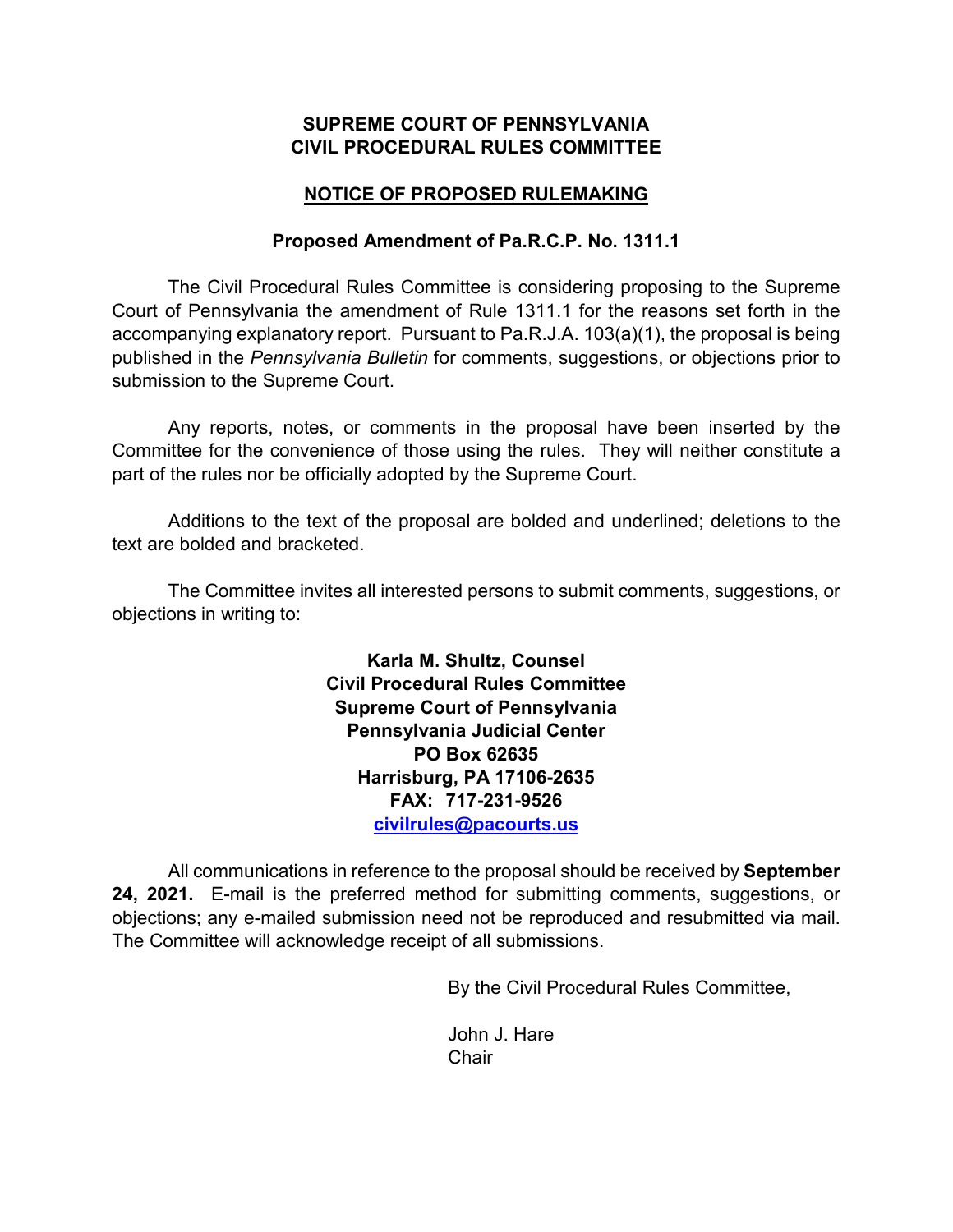#### **PUBLICATION REPORT**

Pursuant to a request, the Civil Procedural Rules Committee is considering proposing the amendment of Pa.R.C.P. No. 1311.1 governing the limit a party may elect as the maximum amount of damages recoverable upon the trial of an appeal from the award of arbitrators. Rule 1311.1 currently sets the maximum amount recoverable at \$25,000. The proposed amendment would establish the maximum amount of damages recoverable equal to the jurisdictional limit of compulsory arbitration in the judicial district in which the action was brought.

Section 7361 of the Judicial Code, 42 Pa.C.S. § 7361(b) sets the jurisdictional limit for compulsory arbitration: "No matter shall be referred [to compulsory arbitration]…where the amount in controversy, exclusive of interests and costs, exceeds \$50,000." *Id.* Rule 1311.1 waives the necessity of testimony by a witness as a prerequisite to the admission of documentary evidence in an arbitration proceeding under Rule 1305(b). The rule applies to arbitration appeals in which the "plaintiff elects a limit of \$25,000.00 as the maximum amount of damages recoverable upon the trial of an appeal from the award of arbitrators."

The Committee observed that not every judicial district sets its compulsory arbitration limit at \$50,000 - approximately 15 judicial districts use a lower amount. In practice, the disconnect between the jurisdictional limit for arbitration and the maximum amount of damages permitted under Rule 1311.1 creates an unfair advantage to a defendant who appeals an award of arbitrators to the trial court knowing that the award on appeal will be lower than the award of the arbitrators. The proposed amendment of Rule 1311.1 is intended to eliminate this advantage by establishing that the maximum amount of damages is equal to the compulsory arbitration limit in each judicial district.

Accordingly, subdivision (a) would be amended to replace the current \$25,000 limit with "an amount equal to the jurisdictional limit for compulsory arbitration of the judicial district in which the action was filed…" A note would also be added to cross-refer to Section 7361(b) of the Judicial Code providing for the jurisdictional limit for compulsory arbitration and to Rule 1301 to indicate that the limit for a judicial district is set by local rule. In addition, some minor stylistic revisions are also proposed.

The Committee invites all comments, objections, concerns, and suggestions regarding this proposed rulemaking.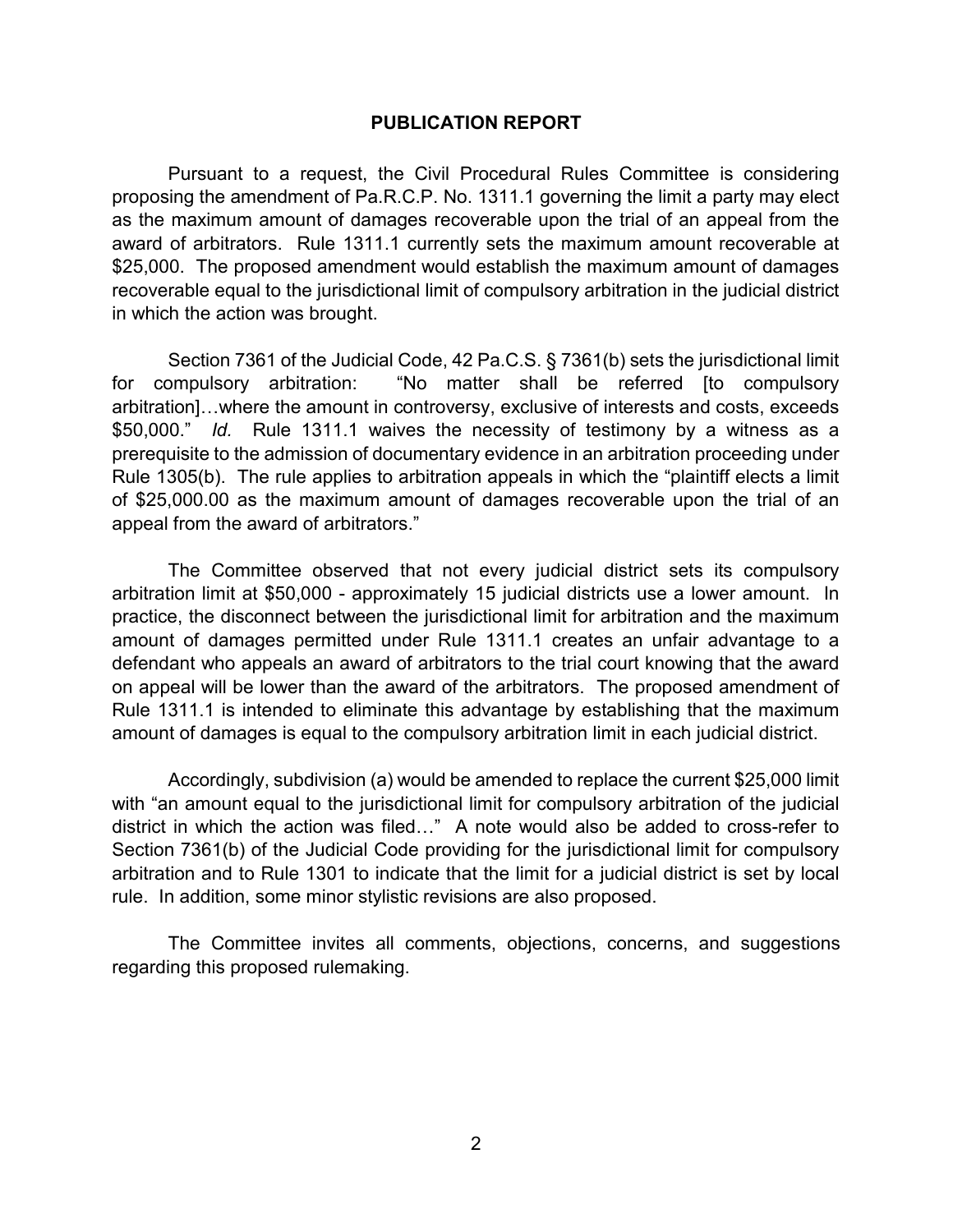## **Rule 1311.1. Procedure on Appeal. Admission of Documentary Evidence.**

(a) The plaintiff may elect **[a limit of \$25,000.00] an amount equal to the jurisdictional limit for compulsory arbitration of the judicial district in which the action was filed** as the maximum amount of damages recoverable upon the trial of an appeal from the award of arbitrators. The election shall be filed and served upon every other party at least **[thirty] 30** days from the date the appeal is first listed for trial. The election may be withdrawn at any time by agreement of the parties. If the parties cannot agree, upon plaintiff's motion to withdraw the election, the court may grant the withdrawal of the election upon good cause shown.

## **Note: The jurisdictional limit for compulsory arbitration is set forth in Section 7361 of the Judicial Code, 42 Pa.C.S. § 7361. Each judicial district is required pursuant to Rule 1301 to specify in a local rule the jurisdictional amount for actions that are submitted to compulsory arbitration.**

(b) If the plaintiff has filed and served an election as provided in subdivision (a), any party may offer at trial the documents set forth in Rule 1305(b)(1). The documents offered shall be admitted if the party offering them has provided written notice to every other party of the intention to offer the documents at trial at least **[twenty] 20** days from the date the appeal is first listed for trial. The written notice shall be accompanied by a copy of each document to be offered.

Note: The deadline for providing notice of the intention to use the procedures of this subdivision may be altered by the court upon cause shown, provided that no party is prejudiced.

The term ''plaintiff'' includes a defendant who is the plaintiff in a counterclaim.

(c) A document which is received into evidence under subdivision (b) may be used for only those purposes which would be permissible if the person whose testimony is waived by this rule were present and testifying at the hearing. The court shall disregard any portion of a document so received that would be inadmissible if the person whose testimony is waived by this rule were testifying in person.

(d) Any other party may subpoena the person whose testimony is waived by this rule to appear at or serve upon a party a notice to attend the trial and any adverse party may cross-examine the person as to the document as if the person were a witness for the party offering the document. The party issuing the subpoena shall pay the usual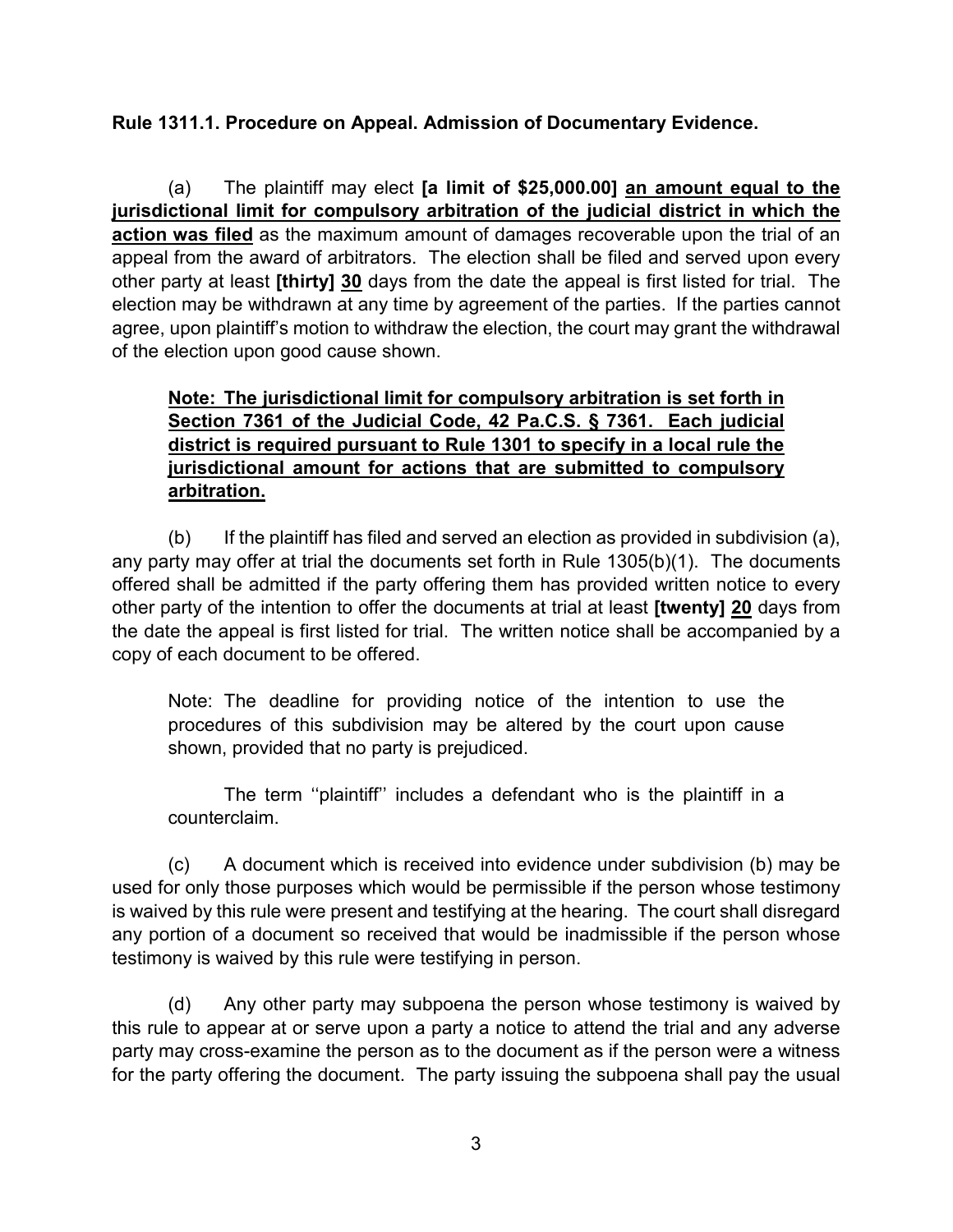and customary fees and costs of the person subpoenaed to testify, including a usual and customary expert witness fee if applicable.

(1) If another party subpoenas or otherwise arranges for the attendance at trial of the person whose testimony is waived by this rule, the document may be presented to the judge or jury as direct examination as if the person has not been subpoenaed by another person, or the plaintiff may conduct a direct examination of the witness.

(2) Any party, or the person subpoenaed, may require that the testimony be given by deposition pursuant to **[Pa.R.C.P.] Rule** 4020(a)(5). The party issuing the subpoena shall pay the witness's usual and customary fee for such testimony.

(e) The election required by subdivision (a) shall be substantially in the following form:

## **(Caption)**

### **Election to Limit Monetary Recovery Pursuant to Rule 1311.1**

To: \_\_\_\_\_\_\_\_\_\_\_\_\_\_\_\_\_\_\_\_\_\_\_\_\_\_

(Name of Party/Parties)

\_\_\_\_\_\_\_\_\_\_\_\_\_\_\_\_\_\_\_, plaintiff, elects \$**[25,000.00] \_\_\_\_\_\_\_\_\_\_\_\_\_\_\_** as the maximum amount of damages recoverable upon the trial of the appeal from the award of arbitrators in the above captioned action.

(Name of Plaintiff)

\_\_\_\_\_\_\_\_\_\_\_\_\_\_\_\_\_\_\_\_\_\_\_\_\_\_

\_\_\_\_\_\_\_\_\_\_\_\_\_\_\_\_\_\_\_\_\_\_\_\_\_\_

\_\_\_\_\_\_\_\_\_\_\_\_\_\_\_\_\_\_\_\_\_\_\_\_\_\_

(Attorney for Plaintiff)

discussion of the contract of the contract of the Date

Note: The term ''plaintiff'' includes a defendant who is the plaintiff in a counterclaim.

A plaintiff may include in a single document the election and the notice of intent to offer documents.